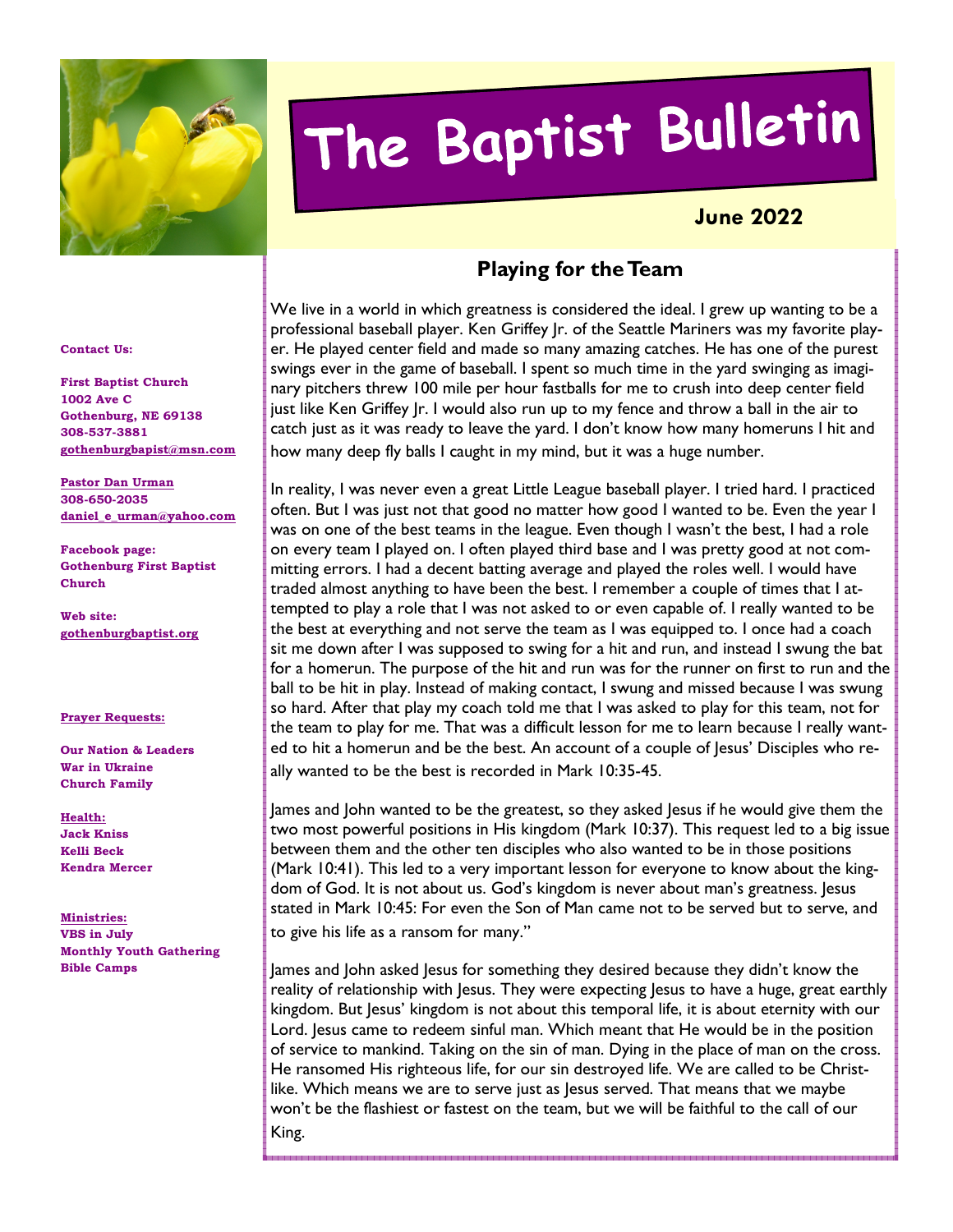# **Missionary of the Month—Converge**

What we do—We help people meet, know and follow Jesus by:

#### STARTING CHURCHES STRENGTHENING CHURCHES GLOBAL MISSIONS

Throughout our history we have seen generations of Converge churches, leaders and missionaries join forces through God's power to accomplish the impossible. His command to go and make disciples resonates in our hearts and churches. Our national and district leadership teams have established a 10 year plan for our movement. Our plan has 4 parts.

Open the front door to see more churches started, disciples multiplied and missionaries sent out

Plant or multiply // Send

Close the back door to develop more healthy, growing churches and leaders

Strengthen your church // Leadership

Tear down the walls to expand our cultural diversity and address racial barriers to advance the gospel

Learn why // Resources

Build the house to increase collaboration and resources needed to start and strengthen more churches

Partner with us // Support

First Baptist was established as a Baptist General Conference church (now Converge) in 1883 and are part of the Converge Heartland region that covers ND south into KS/ MO and all of NE. In our own region of NE we have helped start the Hershey Baptist Church, The Table in Kearney and Centro de Vida Cristiana in Grand Island through our partnership and support. Our giving to Converge Heartland continues to help establish and strengthen this work across the region.



**VBS is July 25-27** 

**"Zoomerang, Returning to the Value of Life" is the theme.** 

**Join us for 3 evenings of Austrailian fun with faith building teaching, crafts, snacks, music and more for kids entering K—6th grades this fall. Julie Czochara is the director.** 

**Volunteers needed for Zoomerang: Prayer Coordinator, 3 teachers and 3 assistants, Craft Coordinator and helpers, Snack Coordinator and helpers, Game Coordinator and helpers, Music/Drama Coordinator and helpers, Photographer, Decorating help, Soundboard. Please sign-up at the Welcome Center.** 

**We could also use any Aussi stuffed animals and safari type hats you might have.** 

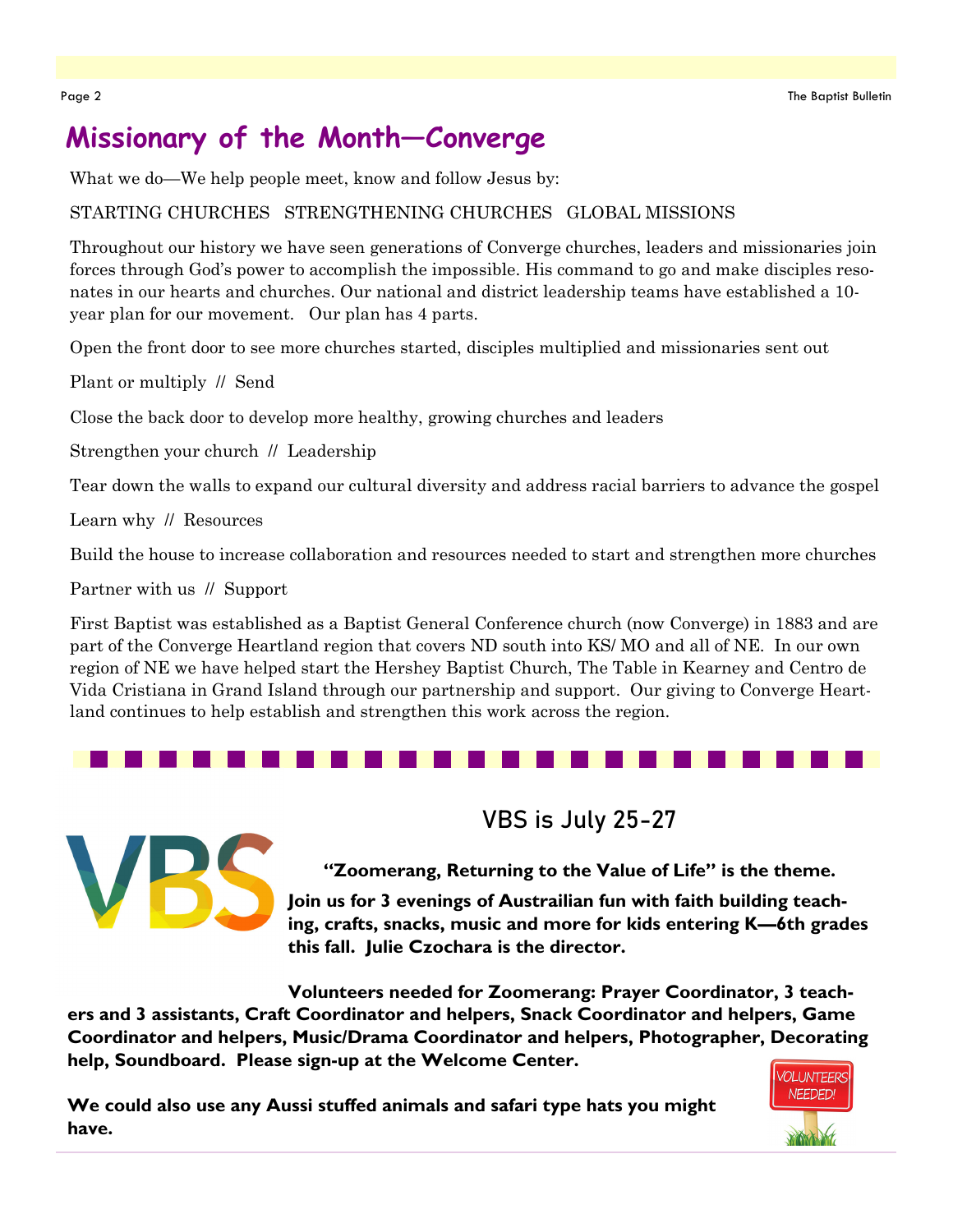#### **Financial Report ~ ~ ~**

Budget for the Year: \$166,528.52 Fiscal Year ends 2/28/23 Offerings Received for 3 months: \$33,682.50 Expenditures Paid for 3 months: \$42,842.27

#### Birthdays  $\sim$  ~ ~

| <b>Holly Ballmer</b> | June 2  |
|----------------------|---------|
| Helen Johnson        | June 2  |
| <b>Titus Coleman</b> | June 5  |
| Mya Peterson         | June 9  |
| Jack Kniss           | June 13 |
| Kailynn Mercer       | June 14 |
| <b>Matthew Keith</b> | June 16 |
| Steve Linegar        | June 22 |

#### Anniversaries ~~~

| Bob & Marla Fattig     | June I  |
|------------------------|---------|
| Aaron & Sara Coleman   | June 2  |
| Laurie & Michael Viter | June 6  |
| Dick & Jody Nelson     | June 10 |
| Greg & Julie Czochara  | June 12 |
| Ken & Kelli Beck       | June 18 |

#### **Greeters ~ ~ ~**

| Ist week                                      | Jim Flesch / Jenelle Larson   |
|-----------------------------------------------|-------------------------------|
| 2nd week                                      | Marsha Weeks / Joyce Sabin    |
| 3rd week                                      | Kim Crisman / Kelli Beck      |
| 4th week                                      | Val Parsons / Connie Sitorius |
| 5th week                                      | Sara Coleman & boys           |
| (See Kelli Beck or Marsha Weeks to volunteer) |                               |



# Camp Scholarships

We have camp scholarships available to help them "earn" points toward the cost of camp. Return the scholarship form (located at the Welcome Center) to the church office for reimbursement once registered for a camp. We also want to make sure that any child needing further financial assistance be able to attend camp has it. Please contact Pastor Dan or an elder if this is a need. Funds are available to make sure each of our kids are able to experience Bible camp this summer.